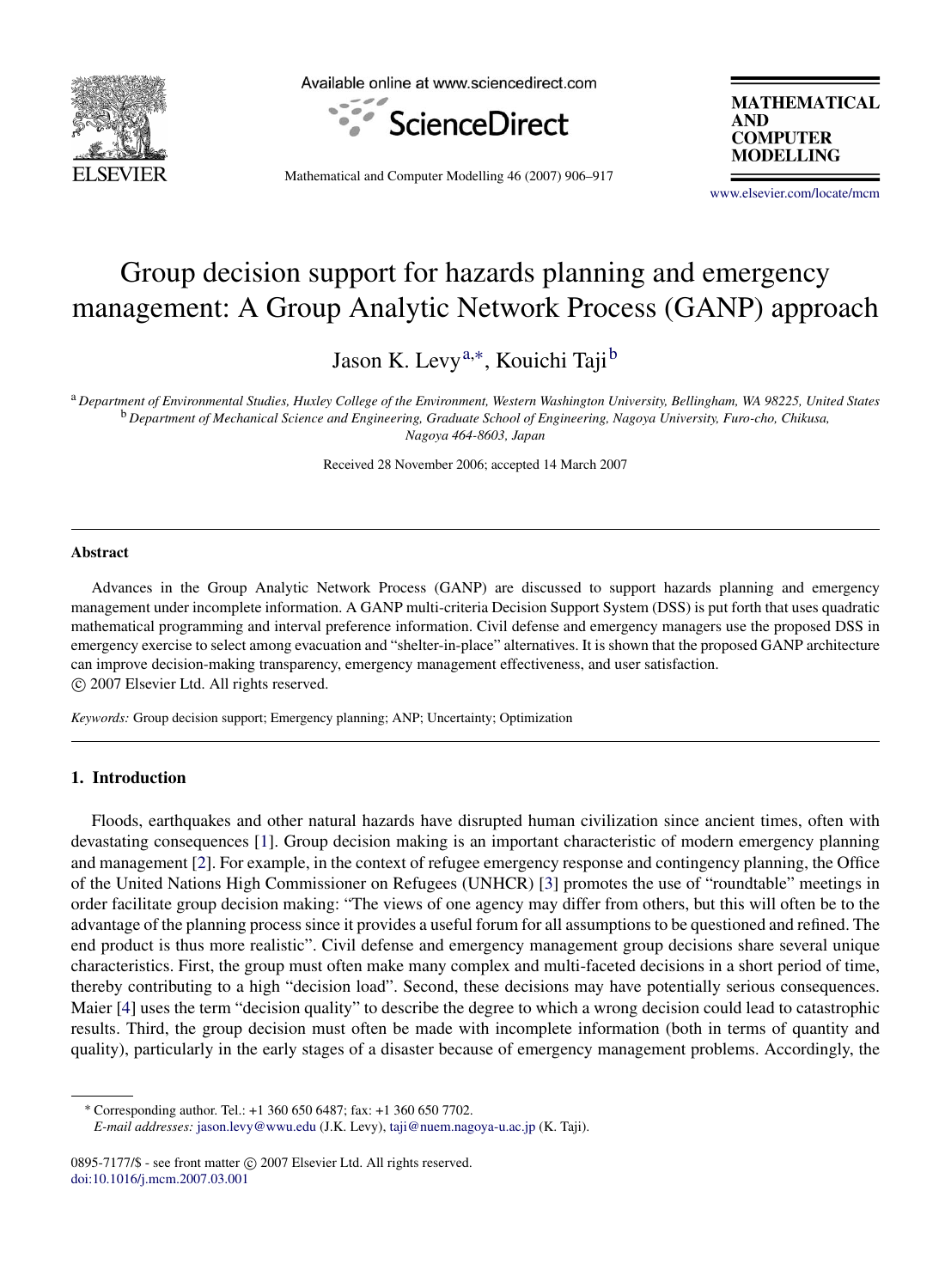development and application of group multi-criteria Decision Support Systems [\[5–7\]](#page--1-4) could be extremely valuable to support emergency management decisions.

The Group Analytic Hierarchy Process (GAHP) [\[8–10\]](#page--1-5) and the Group Analytic Network Process (GANP) [\[11\]](#page--1-6) have great potential for use in group emergency management decision making. For example, Levy [\[12\]](#page--1-7) describes the use of ANP to improve flood hazard mitigation in the 1998 Yangtze river floods which caused over 3,000 fatalities and affected up to 250 million people. In the ANP, networks with dependence and feedback are constructed, and emergency management judgments are made (or measurements performed) on pairs of elements with respect to a controlling element. An absolute scale (a special instance of a ratio scale with a constant multiplier equal to one, invariant under the identity transformation) of emergency management priorities (values) is derived from sets of pairwise comparisons and ratings. The criteria are pairwise compared with respect to the goal, the sub-criteria with respect to their parent criterion, and the emergency management alternatives with respect to the last level of subcriteria above them. The emergency management priorities are then synthesized throughout the network to yield the overall priorities for the alternatives.

The remainder of the paper is structured as follows. Section [2](#page-1-0) describes current methods for GAHP/GANP under conditions of uncertainty. Advances in mathematical and computer modeling for emergency management GANP are put forth in Section [3.](#page--1-8) In Section [4,](#page--1-9) a real world emergency exercise is discussed, involving several emergency management and civil defense groups. In particular, a chemical spill is simulated in the city of Brandon, Manitoba. With application to evacuation and shelter-in-place decisions, it is shown that the proposed GANP technique improves emergency management effectiveness, decision transparency, and user satisfaction. Finally, Section [5](#page--1-10) summarizes the main conclusions.

### <span id="page-1-0"></span>2. Group AHP/ANP under uncertainty

In emergency planning and management decisions, it is often necessary to combine individual preferences to form a group response. To illustrate the "group prioritization" process in the AHP let *ai j* represent the comparison of element *i* to element *j* in a pairwise comparison matrix *A* for *n* decision makers. Condon et al. [\[13\]](#page--1-11) identify four approaches to estimate the weights of elements in GAHP. In the first approach, the emergency management group is required to reach consensus on every entry  $a_{ij}$  in the matrix. Saaty and Vargas [\[14\]](#page--1-12) note that to achieve a decision with which the group is satisfied, it is necessary for the judgments be homogeneous. If consensus is not possible, the second basic approach is to use a vote on the various judgments proposed to pick a compromise for the value of the group entry. A third approach is to aggregate individual preferences into group preferences. For example, if each decision maker generates her own pairwise comparison matrix for each node of the hierarchy (excluding the bottom level nodes), then the same pairwise comparison for each individual is aggregated into a group judgment by taking the weighted geometric mean of all comparisons:

$$
a_{ij} = \prod_{k=1}^{n} a_{ij}^p \tag{1}
$$

where  $a_{ij}$  is each person's paired comparison, *n* is the number of decision makers, and  $p(0.0 \le p \le 1.0)$  is the importance priority for the person's paired comparison. Aczel and Saaty [\[15\]](#page--1-13) demonstrate that the geometric mean of the individual judgments is the only averaging process for synthesizing reciprocal judgments that preserves the reciprocal relationship  $(a_{ij} = 1/a_{ji})$  in the group pairwise comparison matrix. There are a number of important social choice axioms governing the procedure of group preference aggregation [\[16\]](#page--1-14) and it has been erroneously claimed, in the context of combining judgments in hierarchies, that the geometric mean violates Pareto Optimality [\[17\]](#page--1-15). A fourth group aggregation approach is the weighted arithmetic mean of individual (node or composite) priorities [\[18,](#page--1-16) [19\]](#page--1-17). However, in practice, there are challenges associated with each of these four approaches (consensus, vote or compromise, geometric mean, and weighted arithmetic mean), see for example [\[20\]](#page--1-18).

Moreover, in emergency management situations, preference judgments are notoriously tentative, imprecise, approximate and uncertain, due to incomplete information or knowledge, the vagueness of the human thinking, and the inherent complexity and uncertainty of the decision environment. A number of group fuzzy prioritization processes for AHP/ANP have been developed to address this problem. The fuzzy-set approach expresses comparison ratios as fuzzy sets or fuzzy numbers, in order to deal with the perceived difficulty in obtaining exact numerical values for